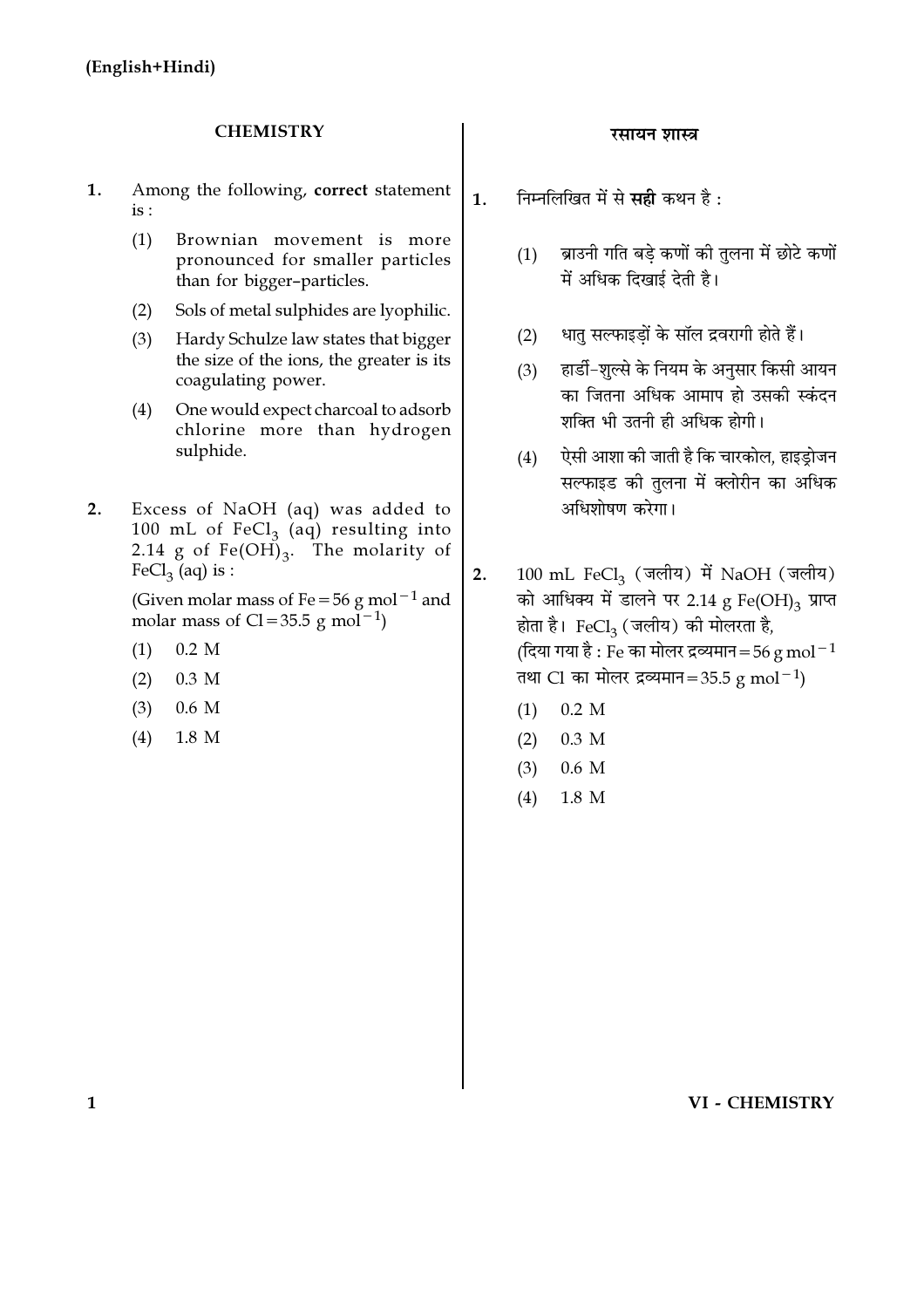- $3.$ Among the following, the incorrect statement is:
	- At low pressure, real gases show  $(1)$ ideal behaviour.
	- At very low temperature, real gases  $(2)$ show ideal behaviour.
	- At very large volume, real gases  $(3)$ show ideal behaviour.
	- At Boyle's temperature, real gases  $(4)$ show ideal behaviour.
- For a reaction,  $A(g) \rightarrow A(l)$ ;  $\Delta H = -3RT$ .  $4.$ The correct statement for the reaction is :
	- $(1)$  $\Delta H = \Delta U \neq O$
	- $(2)$  $\Delta H = \Delta U = O$
	- $(3)$  $|\Delta H| < |\Delta U|$
	- $(4)$  $|\Delta H| > |\Delta U|$
- What is the standard reduction potential 5.  $(E^{\circ})$  for  $Fe^{3+} \rightarrow Fe$ ?

Given that:

 $Fe^{2+} + 2e^- \rightarrow Fe$ ;  $E_{Fe^{2+}/Fe}^{\circ} = -0.47$  V

 $Fe^{3+} + e^{-} \rightarrow Fe^{2+}$ ;  $E_{Fe^{3+}/Fe^{2+}}^{o} = +0.77$  V

$$
(1) \qquad -0.057 \text{ V}
$$

- $(2)$  $+0.057$  V
- $(3)$  $+0.30$  V
- $-0.30$  V  $(4)$
- निम्नलिखित में से असत्य कथन है:  $\overline{3}$ .
	- कम दाब पर, वास्तविक गैसें, आदर्श व्यवहार  $(1)$ दर्शाती हैं।
	- बहुत निम्न ताप पर, वास्तविक गैसें आदर्श  $(2)$ व्यवहार दर्शाती हैं।
	- अधिक बडे आयतन पर, वास्तविक गैसें आदर्श  $(3)$ व्यवहार दर्शाती हैं।
	- बॉयल ताप पर. वास्तविक गैसें आदर्श व्यवहार  $(4)$ दर्शाती हैं।
- एक अभिक्रिया  $A(g) \rightarrow A(l)$  के लिए  $\Delta H = -3RT$ .  $4.$ इस अभिक्रिया के लिये सही कथन है:
	- $\Delta H = \Delta U \neq O$  $(1)$
	- (2)  $\Delta H = \Delta U = O$
	- (3)  $|\Delta H| < |\Delta U|$
	- (4)  $|\Delta H| > |\Delta U|$
- $Fe^{3+} \rightarrow Fe$  के लिये मानक अपचयन विभव (E°)  $5<sub>1</sub>$ क्या होगा ?

दिया गया है :

$$
Fe^{2+} + 2e^{-} \rightarrow Fe; E_{Fe^{2+}/Fe}^{\circ} = -0.47 \text{ V}
$$
  
\n
$$
Fe^{3+} + e^{-} \rightarrow Fe^{2+}; E_{Fe^{3+}/Fe^{2+}}^{\circ} = +0.77 \text{ V}
$$
  
\n(1) -0.057 \text{ V}  
\n(2) +0.057 \text{ V}  
\n(3) +0.30 \text{ V}  
\n(4) -0.30 \text{ V}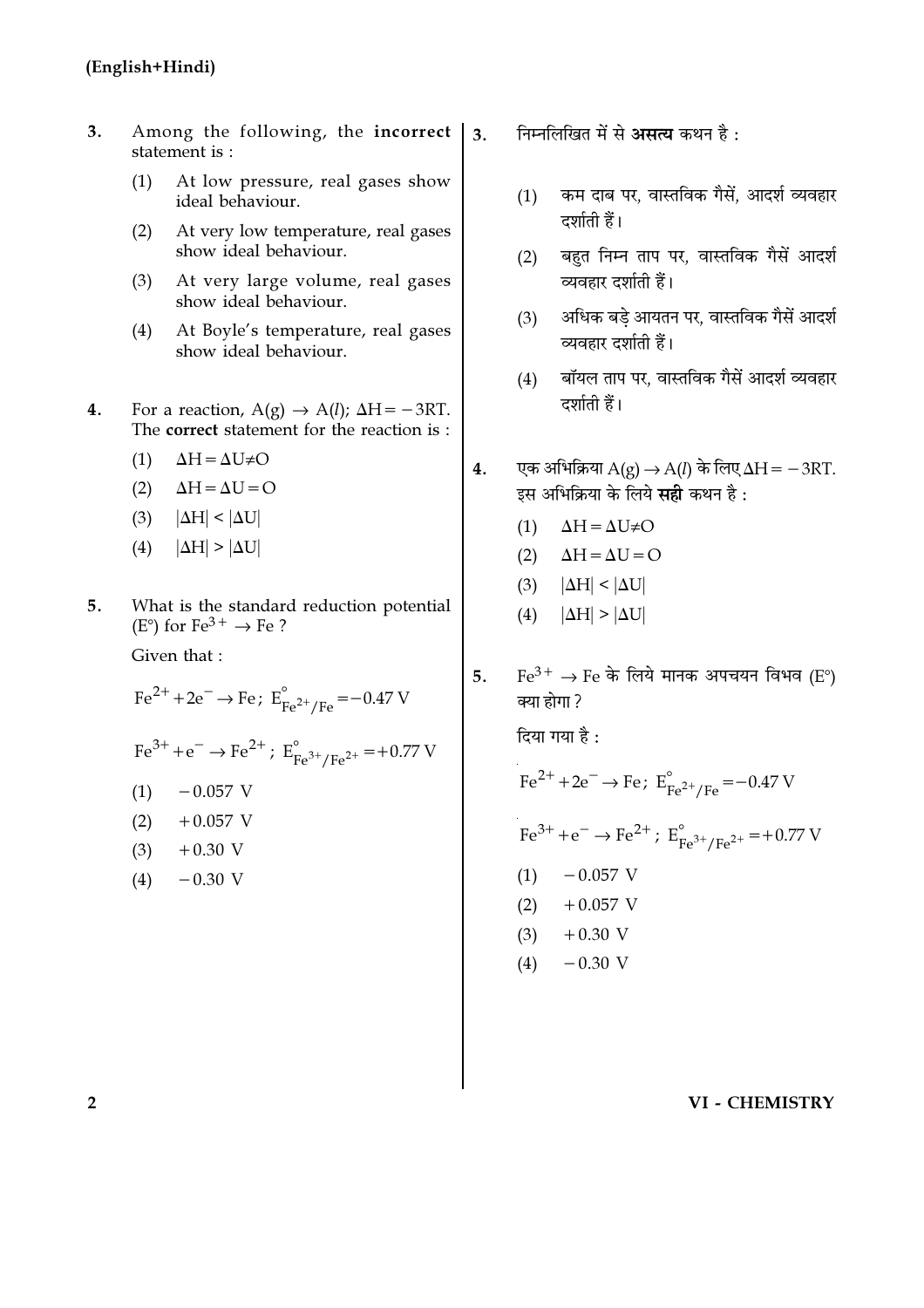- 6. If the shortest wavelength in Lyman series of hydrogen atom is A, then the longest wavelength in Paschen series of He $^+$  is :
	- $5A$  $(1)$  $\overline{Q}$

$$
(2) \quad \frac{9A}{5}
$$

 $(3)$ 

$$
(4) \quad \frac{36A}{7}
$$

7. 5 g of Na<sub>2</sub>SO<sub>4</sub> was dissolved in x g of H<sub>2</sub>O. The change in freezing point was found to be 3.82°C. If  $Na<sub>2</sub>SO<sub>4</sub>$  is 81.5% ionised, the value of  $x$ 

> $(K_f$  for water=1.86°C kg mol<sup>-1</sup>) is  $a$ pproximately:

> (molar mass of  $S = 32$  g mol<sup>-1</sup> and that of  $Na = 23$  g mol<sup>-1</sup>)

- $(1)$  $15 g$
- $(2)$  $25g$
- $(3)$  $45g$
- $65g$  $(4)$
- 8. Addition of sodium hydroxide solution to a weak acid (HA) results in a buffer of pH 6. If ionisation constant of HA is  $10^{-5}$ , the ratio of salt to acid concentration in the buffer solution will be :
	- $(1)$  $4:5$
	- $(2)$  $1:10$
	- $(3)$  $10:1$
	- $(4)$  $5:4$

यदि हाइड़ोजन परमाणु की लाइमन श्रेणी की लघुत्तम  $6.$ तरंगदैर्घ्य A हो तो  ${\rm He^+}$  की पाशन श्रेणी की दीर्घतम तरंगदैर्घ्य होगी :

(1) 
$$
\frac{5A}{9}
$$
  
\n(2)  $\frac{9A}{5}$   
\n(3)  $\frac{36A}{5}$   
\n(4)  $\frac{36A}{7}$ 

 $x$  ग्राम पानी में 5 ग्राम सोडियम सल्फेट घोला गया। 7. गलनांक में परिवर्तन 3.82℃ पाया गया। यदि  $Na<sub>3</sub>SO<sub>4</sub> 81.5%$  आयनित होता है तो  $x$  का लगभग मान है: (जल के लिए  $K_f = 1.86$ °C kg mol<sup>-1</sup>) (मोलर द्रव्यमान : S = 32 g mol<sup>-1</sup> तथा  $Na = 23$  g mol<sup>-1</sup>)

- $(1)$  $15 g$
- $(2)$  $25 g$
- $(3)$  $45 g$
- $(4)$  $65 g$
- एक दुर्बल अम्ल (HA) में सोडियम हाइड्रोक्साइड 8. विलयन मिलाने से pH 6 का बफ़र बनता है। यदि HA का आयनन स्थिरांक  $10^{-5}$  है तो, बफर विलयन में लवण और अम्ल की सांद्रता का अनुपात होगा :
	- $(1)$  $4:5$
	- $(2)$  $1:10$
	- $(3)$  $10:1$
	- $(4)$  $5:4$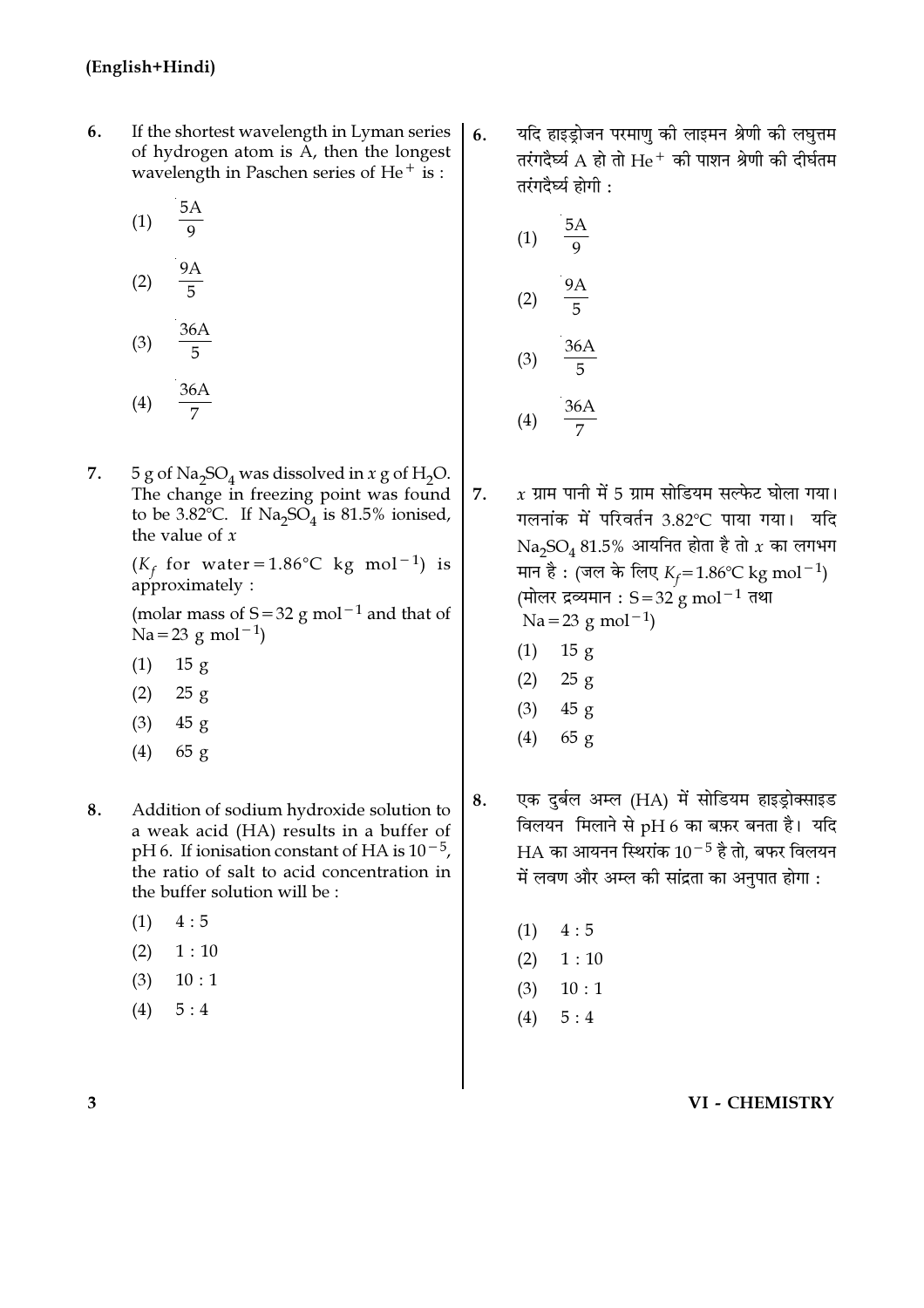- 9. The rate of a reaction A doubles on increasing the temperature from 300 to 310 K. By how much, the temperature of reaction B should be increased from 300 K so that rate doubles if activation energy of the reaction B is twice to that of reaction A.
	- 9.84 K  $(1)$
	- $(2)$ 4.92 K
	- $(3)$ 2.45 K
	- 19.67 K  $(4)$
- 10. The enthalpy change on freezing of 1 mol of water at  $5^{\circ}$ C to ice at  $-5^{\circ}$ C is :
	- (Given  $\Delta_{\text{fus}}H = 6$  kJ mol<sup>-1</sup> at 0°C,<br>C<sub>p</sub>(H<sub>2</sub>O, *I*)=75.3 J mol<sup>-1</sup> K<sup>-1</sup>,  $C_p^V(H_2O, s) = 36.8$  J mol<sup>-1</sup> K<sup>-1</sup>) (1)  $5.44 \text{ kJ} \text{ mol}^{-1}$ 5.81 kI mol<sup>-1</sup>  $(2)$
	- 6.56 kJ mol<sup>-1</sup>  $(3)$
	- 6.00 kJ mol<sup> $-1$ </sup>  $(4)$
- 11. Which of the following is paramagnetic?
	- $NO<sup>+</sup>$  $(1)$
	- $(2)$  $CO$
	- $O_2^{2}$  $(3)$
	- $(4)$  $B_{2}$
- एक अभिक्रिया A की दर. ताप को 300 से 310 K  $\mathbf{q}$ . तक बढाने पर दगनी हो जाती है। 300 K से ताप कितना बढाया जाये कि एक दूसरी अभिक्रिया B की दर भी दगनी हो जाये यदि इस अभिक्रिया B की सक्रियण ऊर्जा अभिक्रिया A से दुगनी हो।
	- $(1)$ 9.84 K
	- $(2)$ 4.92 K
	- $(3)$ 2.45 K
	- 19.67 K  $(4)$
- 5℃ पर 1 मोल जल के हिमन से -5℃ पर बर्फ  $10.$ बनाने में एन्थैल्पी का परिवर्तन होगा :

(दिया गया है  $\Delta_{fus}H = 6$  kJ mol<sup>-1</sup> at 0°C,<br>C<sub>p</sub>(H<sub>2</sub>O, *l*) = 75.3 J mol<sup>-1</sup> K<sup>-1</sup>,  $C_p^P(H_2O, s) = 36.8$  J mol<sup>-1</sup> K<sup>-1</sup>)  $(1)$ 5.44 kJ mol<sup> $-1$ </sup> 5.81 kJ mol<sup> $-1$ </sup>  $(2)$ 

- $(3)$ 6.56 kJ mol<sup> $-1$ </sup>
- 6.00 kJ mol<sup> $-1$ </sup>  $(4)$
- निम्नलिखित में से कौन सा अनुचुम्बकीय है? 11.
	- $NO^+$  $(1)$
	- $(2)$  $CO$
	- $O_2^{2-}$  $(3)$
	- $(4)$  $B_{2}$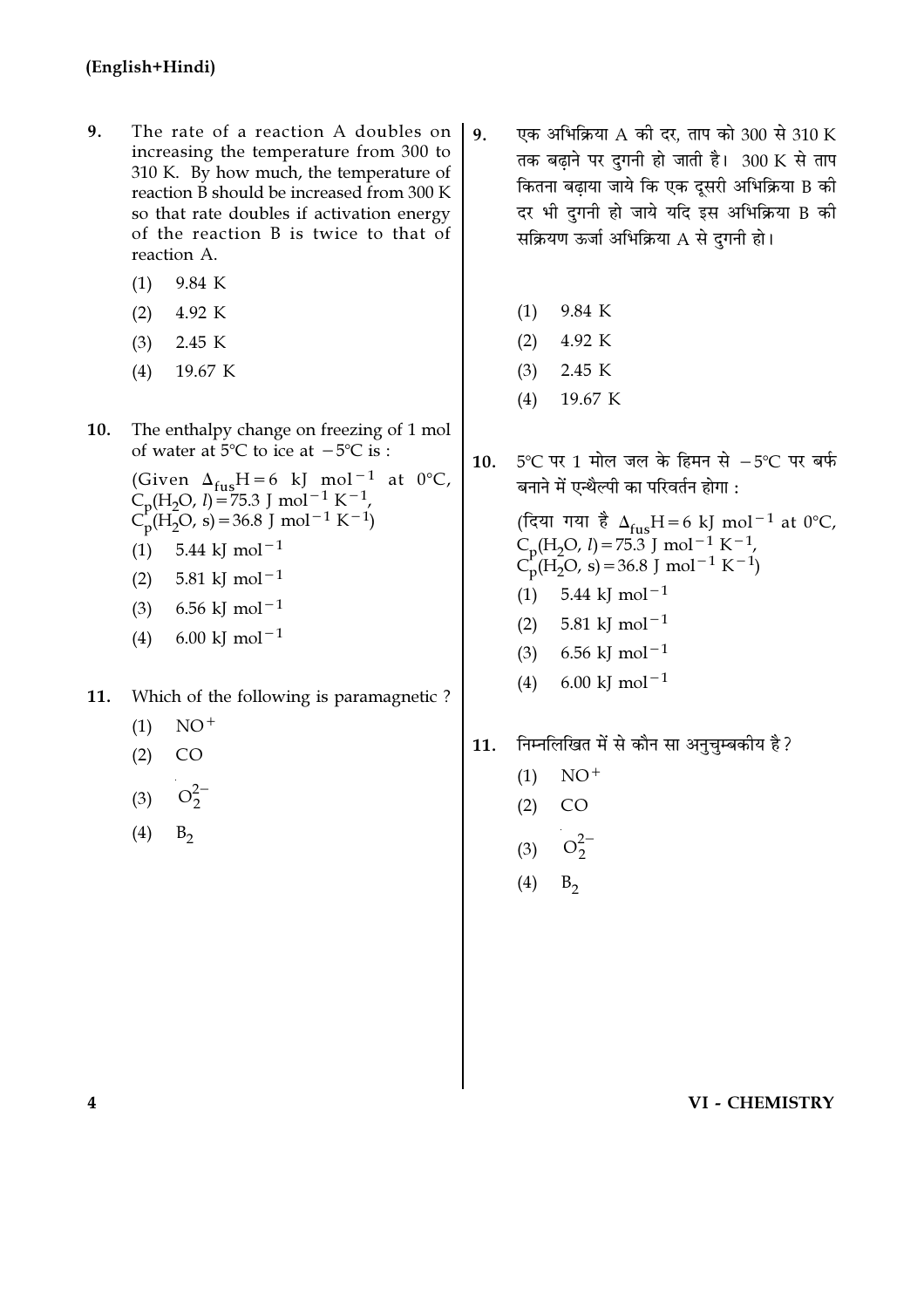- $12.$ The pair of compounds having metals in | their highest oxidation state is :
	- $(1)$  $MnO<sub>2</sub>$  and  $CrO<sub>2</sub>Cl<sub>2</sub>$
	- (2)  $[NiCl_4]^2$  and  $[CoCl_4]^2$
	- (3)  $[Fe(CN)_6]^{3-}$  and  $[Cu(CN)_4]^{2-}$
	- (4)  $[FeCl<sub>4</sub>]<sup>-</sup>$  and  $Co<sub>2</sub>O<sub>3</sub>$
- 13.  $sp^3d^2$  hybridization is not displayed by :
	- $(1)$  $BrF<sub>5</sub>$
	- $(2)$  SF<sub>6</sub>
	- (3)  $[CrF_6]^{3-}$
	- $(4)$  PF<sub>5</sub>
- 14. Identify the pollutant gases largely responsible for the discoloured and lustreless nature of marble of the Taj Mahal.
	- (1)  $O_3$  and  $CO_2$
	- (2)  $CO<sub>2</sub>$  and NO<sub>2</sub>
	- $(3)$  SO<sub>2</sub> and NO<sub>2</sub>
	- (4) SO<sub>2</sub> and O<sub>3</sub>
- In which of the following reactions,  $15.$ hydrogen peroxide acts as an oxidizing agent?
	- (1)  $\text{HOC1} + \text{H}_2\text{O}_2 \rightarrow \text{H}_3\text{O}^+ + \text{Cl}^- + \text{O}_2$
	- (2)  $I_2 + H_2O_2 + 2OH^- \rightarrow 2I^- + 2H_2O + O_2$
	- $2MnO<sub>4</sub> + 3H<sub>2</sub>O<sub>2</sub> \rightarrow 2MnO<sub>2</sub> + 3O<sub>2</sub> +$  $(3)$  $2H_2O+2OH^-$
	- (4)  $PbS+4H_2O_2 \rightarrow PbSO_4+4H_2O$
- जिस यौगिक युग्म में, धातुऐं अपनी उच्चतम  $12.$ ऑक्सीकरण अवस्था में हैं, वह है :
	- MnO<sub>2</sub> तथा CrO<sub>2</sub>Cl<sub>2</sub>  $(1)$
	- (2)  $[NiCl_4]^2$ <sup>-</sup> तथा  $[CoCl_4]^2$ <sup>-</sup>
	- [Fe(CN)<sub>6</sub>]<sup>3-</sup> तथा [Cu(CN)<sub>4</sub>]<sup>2-</sup>  $(3)$
	- (4)  $[FeCl<sub>4</sub>]<sup>-</sup>$   $\overline{q}$ था  $Co<sub>2</sub>O<sub>3</sub>$
- जिसके द्वारा  ${\rm sp}^3 {\rm d}^2$  संकरण **नहीं** दर्शाया जाता, वह है : 13.
	- $(1)$  $BrF<sub>5</sub>$
	- $(2)$  $SF<sub>6</sub>$
	- (3)  $[CrF_6]^{3-}$
	- $(4)$  $PF<sub>5</sub>$
- वह प्रदुषक गैसें पहचानिये जो ताजमहल के संगमरमर 14. के मलिन व दीप्तिहीन होने के लिए मुख्यत: उत्तरदायी हैं।
	- (1)  $O_3$  तथा  $CO_2$
	- (2)  $CO<sub>2</sub>$  तथा NO<sub>2</sub>
	- (3)  $SO<sub>2</sub>$  तथा  $NO<sub>2</sub>$
	- $(4)$  SO<sub>2</sub> तथा O<sub>3</sub>
- निम्नलिखित में से किस अभिक्रिया में हाइड़ोजन  $15.$ परऑक्साइड ऑक्सीकारक के रूप में कार्य करती है ?
	- $HOCl + H<sub>2</sub>O<sub>2</sub> \rightarrow H<sub>3</sub>O<sup>+</sup> + Cl<sup>-</sup> + O<sub>2</sub>$  $(1)$
	- (2)  $I_2 + H_2O_2 + 2OH^- \rightarrow 2I^- + 2H_2O + O_2$
	- $2MnO<sub>4</sub> + 3H<sub>2</sub>O<sub>2</sub> \rightarrow 2MnO<sub>2</sub> + 3O<sub>2</sub> +$  $(3)$  $2H_2O+2OH^-$
	- (4)  $PbS + 4H_2O_2 \rightarrow PbSO_4 + 4H_2O$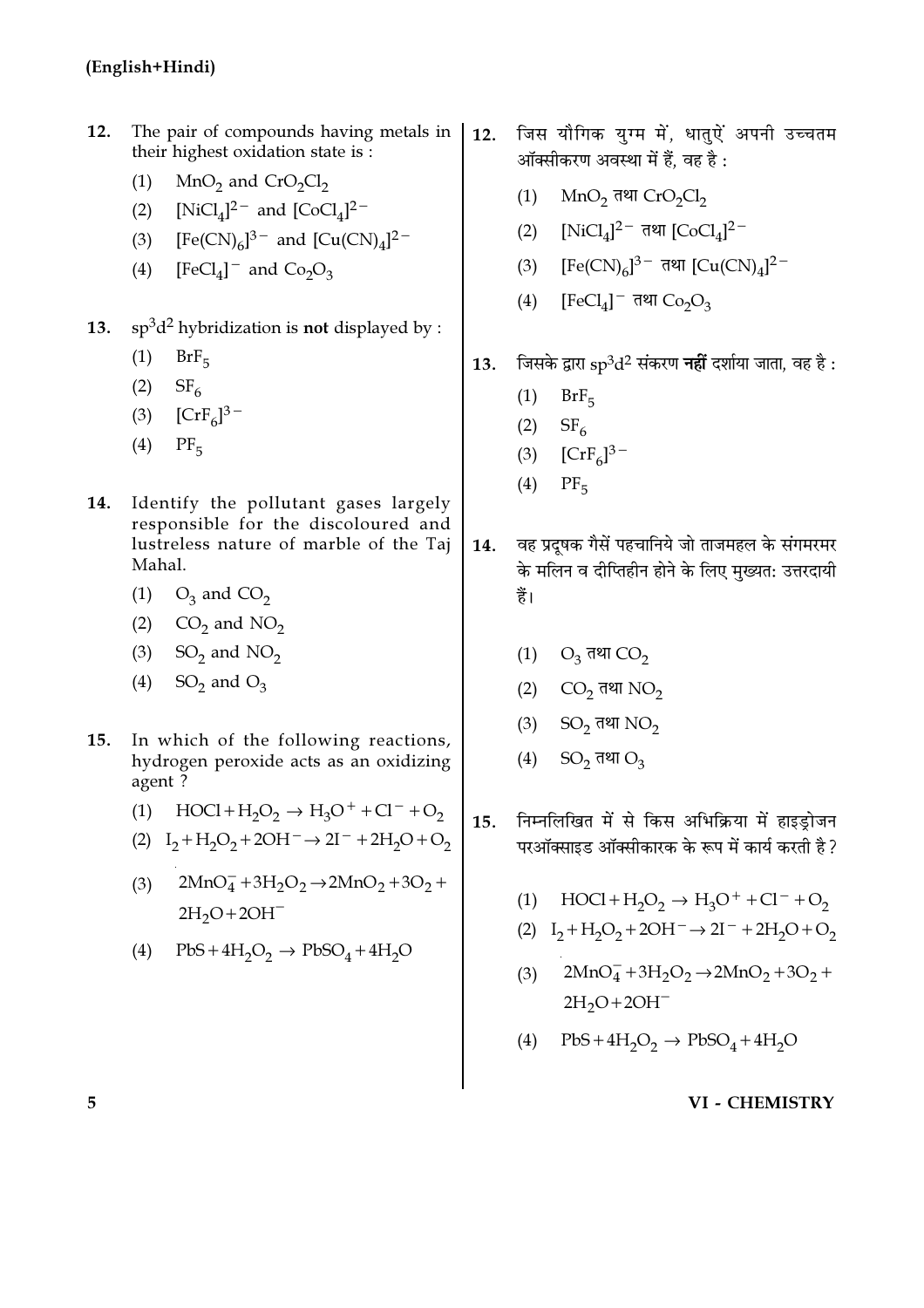| Element   Ionization enthalpy (kJ/mol) |          |                 |  |  |
|----------------------------------------|----------|-----------------|--|--|
| 1 <sup>st</sup>                        | $2^{nd}$ | $2^{\text{rd}}$ |  |  |
| 899                                    | 1757     | 14847           |  |  |
| 737                                    | 1450     | 7731            |  |  |

 $16.$ Consider the following ionization enthalpies of two elements A' and 'B'.

> Which of the following statements is correct?

- Both 'A' and 'B' belong to group-1  $(1)$ where 'B' comes below  $A'.$
- $(2)$ Both 'A' and 'B' belong to group-1 where 'A' comes below 'B'.
- Both 'A' and 'B' belong to group-2  $(3)$ where 'B' comes below 'A'.
- $(4)$ Both 'A' and 'B' belong to group-2 where 'A' comes below 'B'.
- Consider the following standard electrode 17. potentials (E° in volts) in aqueous solution :

| Element | $M^{3+}$ /M | $M^+/M$  |
|---------|-------------|----------|
| Al      | $-1.66$     | $+$ 0.55 |
| Тl      | $+1.26$     | $-0.34$  |

Based on these data, which of the following statements is correct?

- $T1^+$  is more stable than  $Al^{3+}$  $(1)$
- $Al^+$  is more stable than  $Al^{3+}$  $(2)$
- $T1^+$  is more stable than  $Al^+$  $(3)$
- $TI^{3+}$  is more stable than  $Al^{3+}$  $(4)$

 $16.$ निम्नलिखित दो तत्वों 'A' तथा 'B' की आयनन एन्थैल्पियों पर विचार कीजिए।

| तत्व | आयनन एन्थैल्पी (kJ/mol) |         |       |  |  |
|------|-------------------------|---------|-------|--|--|
|      | प्रथम                   | द्वितीय | तृतीय |  |  |
|      | 899                     | 1757    | 14847 |  |  |
| R    | 737                     | 1450    | 7731  |  |  |

निम्नलिखित में से कौन सा कथन **सत्य** है ?

- (1) 'A' और 'B' दोनों वर्ग 1 में उपस्थित हैं तथा  $'B'$ ,  $'A'$  के नीचे आता है।
- (2)  $'A'$  और 'B' दोनों वर्ग 1 में उपस्थित हैं तथा  $'A'$ . 'B' के नीचे आता है।
- (3) 'A' और 'B' दोनों वर्ग 2 में उपस्थित हैं तथा  $'B'$   $'A'$  के नीचे आता है।
- (4) 'A' और 'B' दोनों वर्ग 2 में उपस्थित हैं तथा  $'A'$ , 'B' के नीचे आता है।
- निम्नलिखित जलीय विलयनों में मानक इलेक्टोड 17. विभवों (E°, वोल्ट में) पर विचार करें :

| तत्व | $M^{3+} / M$ | $M^+/M$  |
|------|--------------|----------|
| Al   | $-1.66$      | $+$ 0.55 |
| T1   | $+1.26$      | $-0.34$  |

इन आँकडों के आधार पर, निम्नलिखित में से कौन सा कथन **सत्य** है?

- (1)  $Al^{3+}$  से  $T1^{+}$  अधिक स्थिर है।
- $Al^{3+}$  से  $Al^{+}$  अधिक स्थिर है।  $(2)$
- $Al^+$  से  $Tl^+$  अधिक स्थिर है।  $(3)$
- $Al^{3+}$  से  $Tl^{3+}$  अधिक स्थिर है।  $(4)$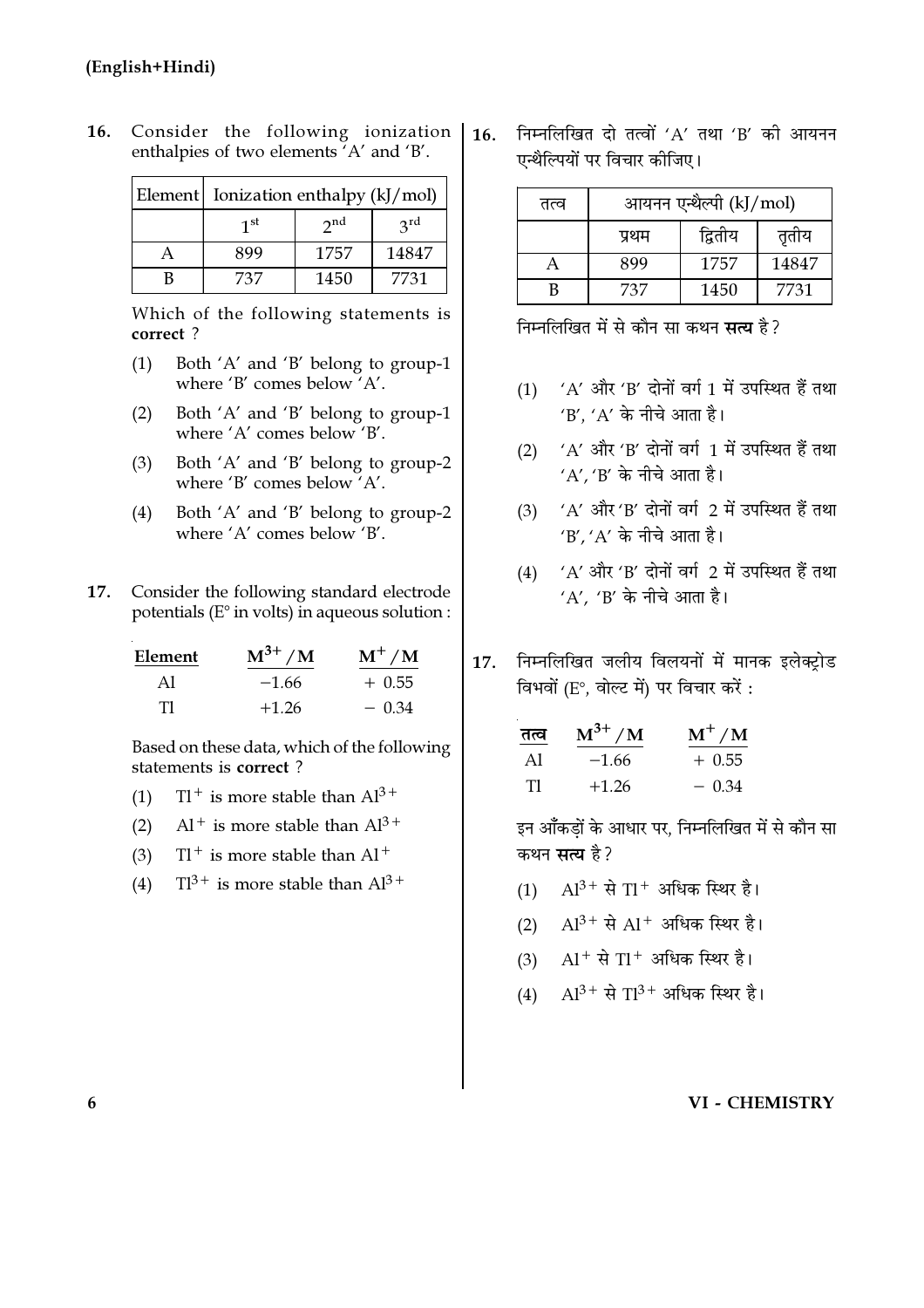- 18. A metal 'M' reacts with nitrogen gas to afford ' $M_3N'$ . ' $M_3N'$  on heating at high temperature gives back 'M' and on reaction with water produces a gas 'B'. Gas 'B' reacts with aqueous solution of  $CuSO<sub>4</sub>$ to form a deep blue compound. 'M' and 'B' respectively are :
	- Li and  $NH<sub>3</sub>$  $(1)$
	- Ba and  $N_2$  $(2)$
	- $(3)$ Na and  $NH<sub>3</sub>$
	- Al and  $N_2$  $(4)$
- 19. The number of  $S = O$  and  $S - OH$  bonds present in peroxodisulphuric acid and pyrosulphuric acid respectively are:
	- $(2 \text{ and } 2)$  and  $(2 \text{ and } 2)$  $(1)$
	- $(2)$  $(2 \text{ and } 4)$  and  $(2 \text{ and } 4)$
	- $(3)$  $(4 \text{ and } 2)$  and  $(2 \text{ and } 4)$
	- $(4)$  $(4 \text{ and } 2)$  and  $(4 \text{ and } 2)$
- $20.$ A solution containing a group-IV cation gives a precipitate on passing  $H_2S$ . A solution of this precipitate in dil.HCl produces a white precipitate with NaOH solution and bluish-white precipitate with basic potassium ferrocyanide. The cation  $is:$ 
	- $Co<sup>2+</sup>$  $(1)$
	- $Ni<sup>2+</sup>$  $(2)$
	- $(3)$  $Mn^2$ <sup>+</sup>
	- $Zn^{2+}$  $(4)$
- एक धातु 'M', नाइट्रोजन गैस के साथ अभिक्रिया  $18.$ करके M2N उत्पन्न करती है। उच्च ताप पर गर्म करने पर  $M_2N$ , वापिस धातु M बनाता है तथा यह जल के साथ अभिक्रिया करके एक गैस B उत्पन्न करता है। गैस B, जलीय  $CuSO<sub>4</sub>$  के साथ अभिक्रिया करके एक गहरे नीले रंग का यौगिक उत्पन्न करती है।  $'M'$  तथा 'B' क्रमश: हैं :
	- $Li$  तथा  $NH<sub>3</sub>$  $(1)$
	- Ва तथा  $N_2$  $(2)$
	- Na तथा  $NH<sub>3</sub>$  $(3)$
	- $(4)$  $\rm Al$  तथा  $\rm N_2$
- परऑक्सोडाइसल्फ्यूरिक अम्ल तथा पायरोसल्फ्यूरिक **19.** अम्ल में विद्यमान  $S=O$  तथा  $S-OH$  आबंधों की संख्याएं क्रमश: हैं :
	- $(1)$ (2 तथा 2) तथा (2 तथा 2)
	- $(2)$ (2 तथा 4) तथा (2 तथा 4)
	- $(3)$ (4 तथा 2) तथा (2 तथा 4)
	- $(4)$ (4 तथा 2) तथा (4 तथा 2)
- एक विलयन जिसमें ग्रुप-IV का एक धनायन विद्यमान 20. है, H2S प्रवाहित करने पर एक अवक्षेप उत्पन्न करता है। इस अवक्षेप का तनु HCl में बना विलयन, NaOH के साथ एक श्वेत अवक्षेप तथा क्षारीय पोटेशियम फेरोसायनाइड के साथ नीला-सफ़ेद अवक्षेप उत्पन्न करता है। यह धनायन है:
	- (1)  $Co^{2+}$
	- (2)  $Ni^{2+}$
	- (3)  $Mn^{2+}$
	- (4)  $Zn^{2+}$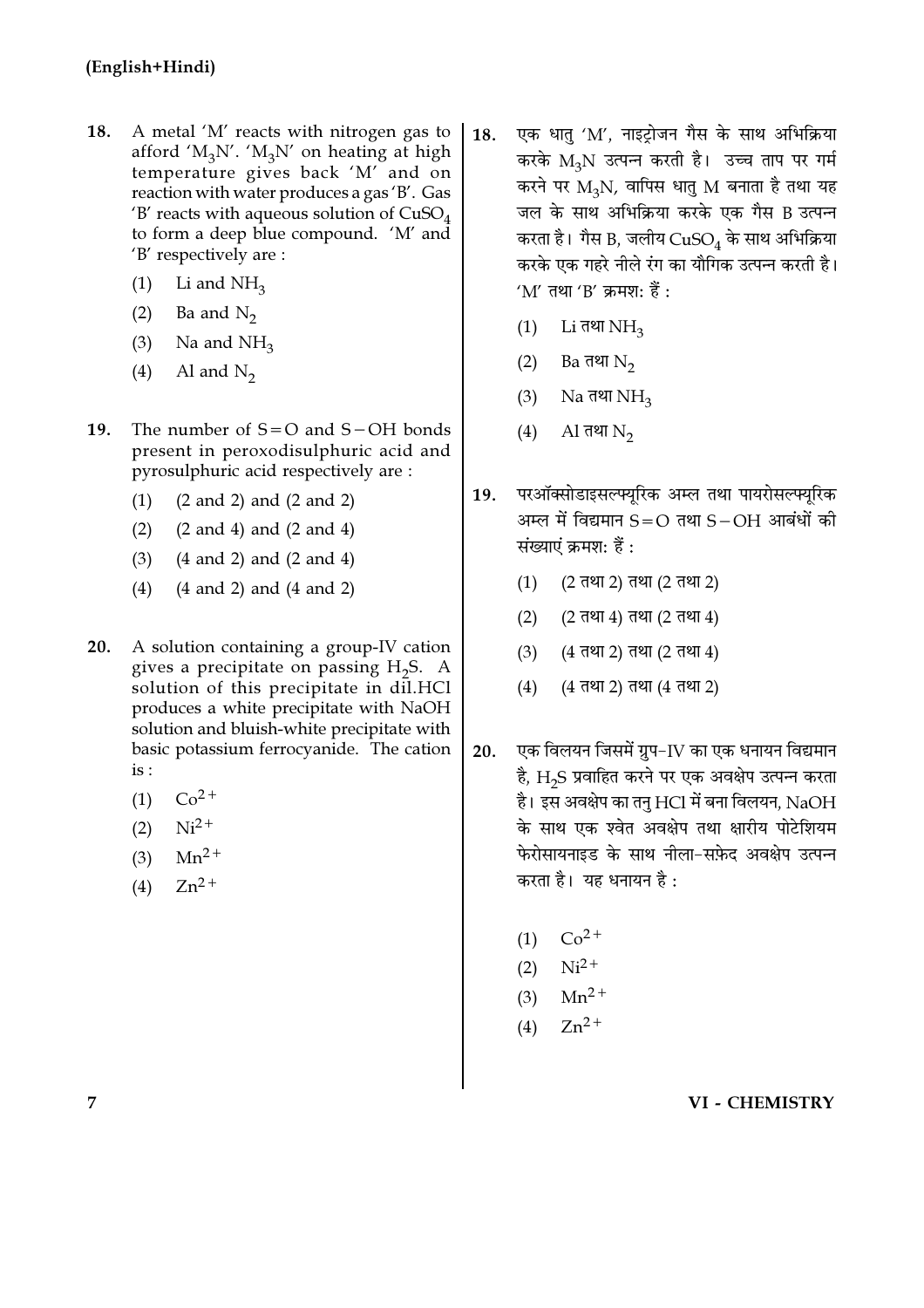$21.$ A mixture containing the following four compounds is extracted with 1M HCl. The compound that goes to aqueous layer is :



- $(3)$  $(III)$
- $(4)$  $(IV)$
- The reason for "drug induced poisoning"  $22.$  $is:$ 
	- Binding reversibly at the active site  $(1)$ of the enzyme
	- Bringing conformational change in  $(2)$ the binding site of enzyme
	- Binding irreversibly to the active site  $(3)$ of the enzyme
	- $(4)$ Binding at the allosteric sites of the enzyme

निम्नलिखित चार यौगिकों के एक मिश्रण को  $21.$ 1M HCl से निष्कर्षित किया जाता है। वह यौगिक जो जलीय परत में चला जाता है, है :



औषध-प्रेरित विषाक्तीकरण का कारण है :  $22.$ 

- एन्जाइम को सक्रिय सतह पर उत्क्रमणीय  $(1)$ संयोजन
- एन्जाइम की बंधनी सतह में संरूपीय परिवर्तन  $(2)$
- एन्जाइम की सक्रिय सतह पर अनुत्क्रमणीय  $(3)$ संयोजन
- एन्जाइम की एलोस्टीरिक सतहों पर संयोजन  $(4)$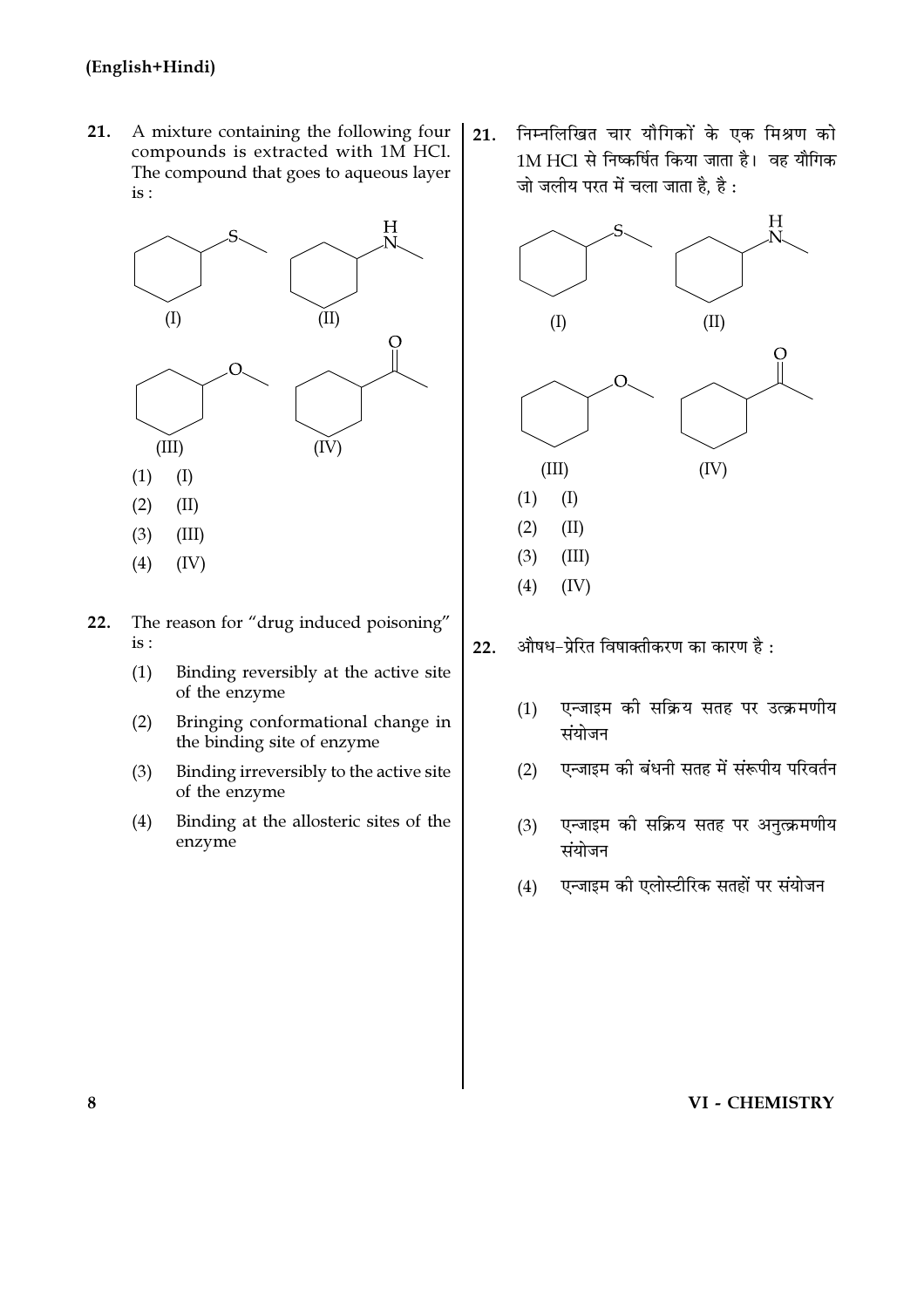23. Which of the following compounds will not undergo Friedel Craft's reaction with benzene?



- Among the following, the essential amino 24.  $acid$  is:
	- Alanine  $(1)$
	- $(2)$ Valine
	- $(3)$ Aspartic acid
	- $(4)$ Serine

निम्नलिखित में से कौन से यौगिक की बेन्ज़ीन के साथ  $23.$ फ्रीडल क्राफ्ट्स अभिक्रिया नहीं होगी ?



- निम्नलिखित में से आवश्यक ऐमीनो अम्ल है: 24.
	- ऐलानिन  $(1)$
	- वैलीन  $(2)$
	- ऐस्पार्टिक अम्ल  $(3)$
	- सेरीन  $(4)$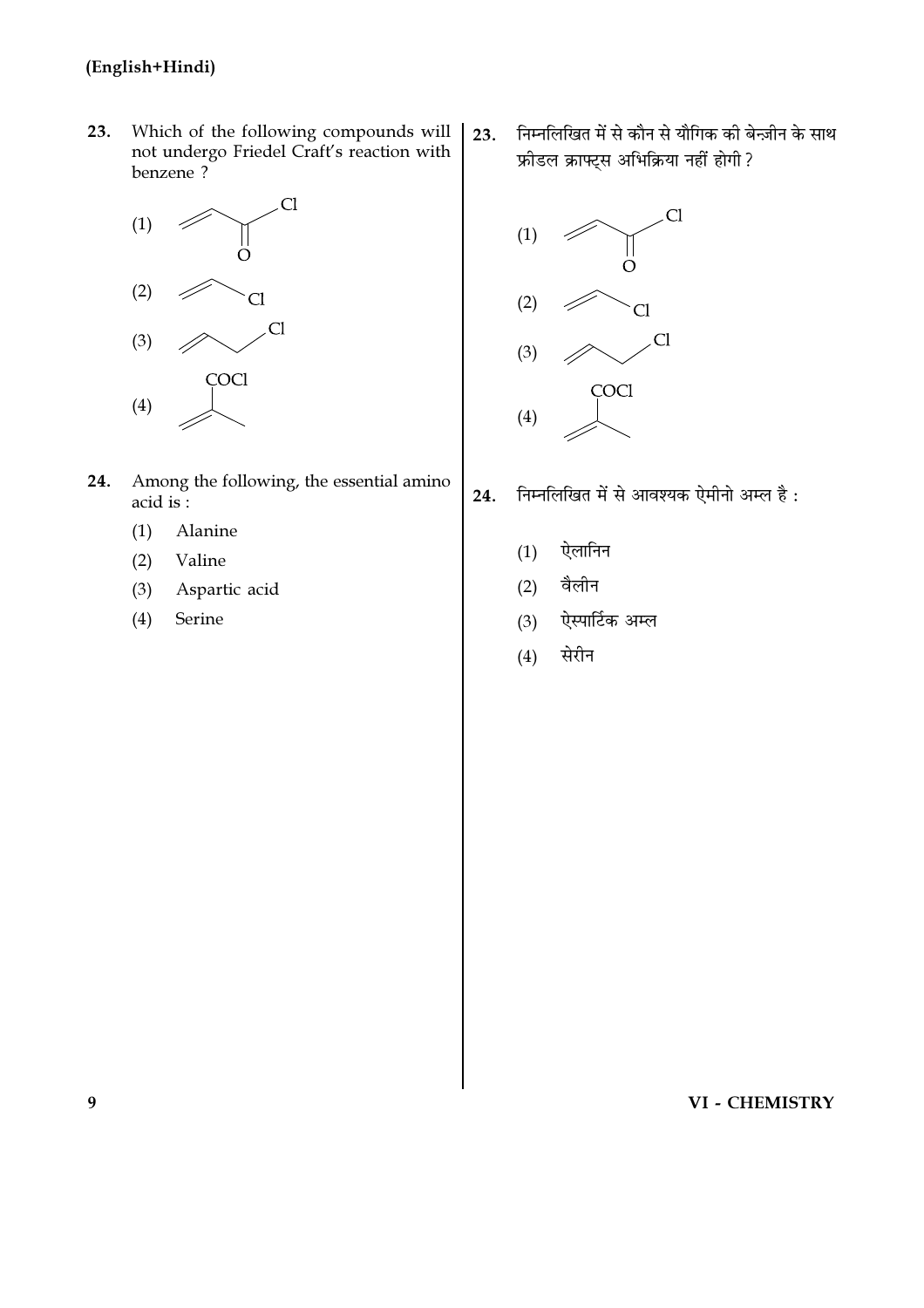$25.$ The major product expected from the following reaction is :



निम्नलिखित अभिक्रिया का संभावित मुख्य उत्पाद  $25.$ है:

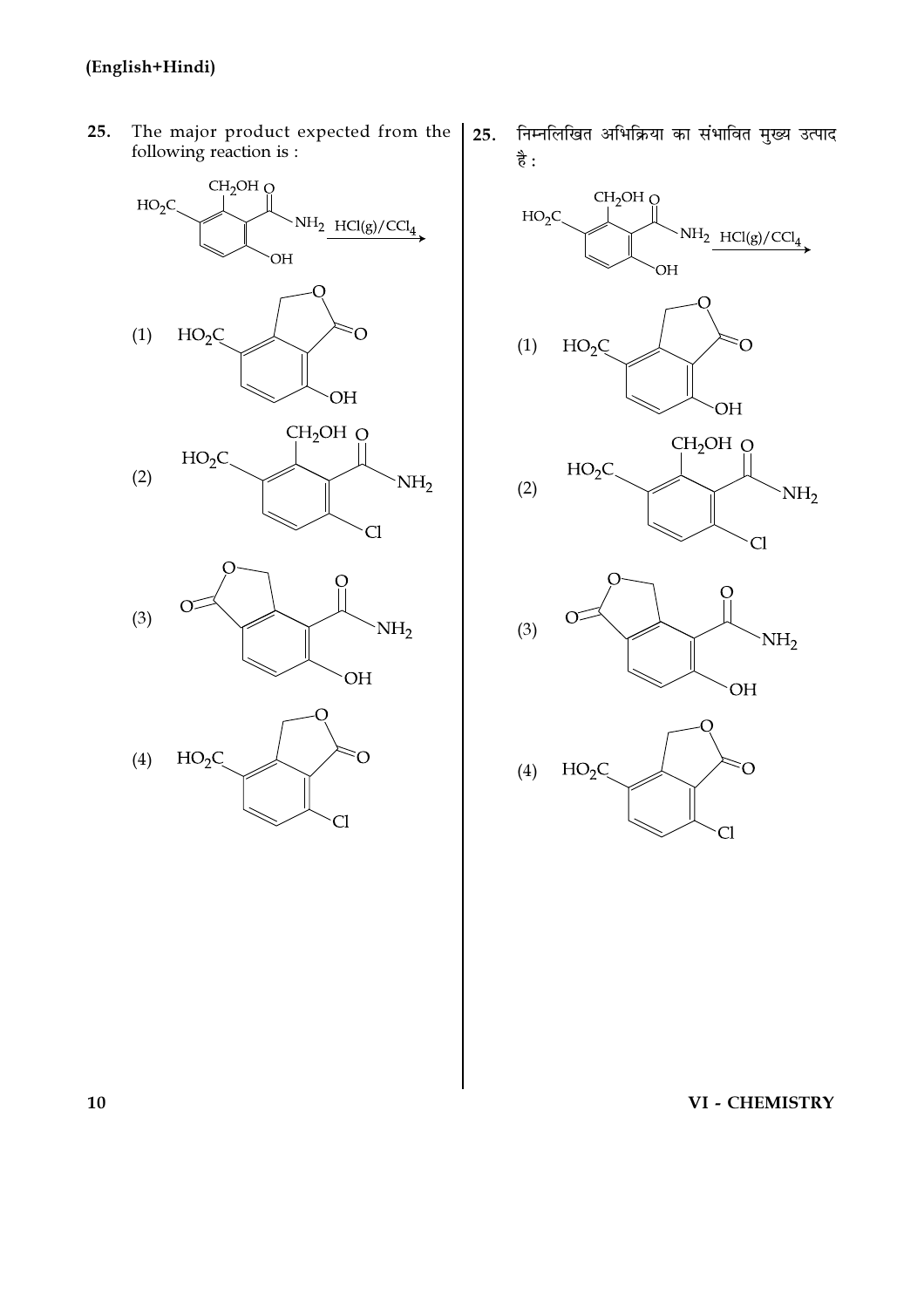26. The major product of the following reaction is:

> CH<sub>3</sub>CHCH<sub>2</sub>CHCH<sub>2</sub>CH<sub>3</sub> KOH, CH<sub>3</sub>OH **Br Br** heat

- $(1)$  CH<sub>2</sub> = CHCH<sub>2</sub>CH = CHCH<sub>3</sub>
- (2)  $CH_2=CHCH=CHCH_2CH_3$
- $CH_3CH = C = CHCH_2CH_3$  $(3)$
- $CH_3CH = CH CH = CHCH_3$  $(4)$
- Which of the following statements is not 27. true about partition chromatography?
	- Mobile phase can be a gas  $(1)$
	- Stationary phase is a finely divided  $(2)$ solid adsorbent
	- $(3)$ Separation depends upon equilibration of solute between a mobile and a stationary phase
	- $(4)$ Paper chromatography is an example of partition chromatography
- The IUPAC name of the following 28. compound is:



- $(1)$ 1, 1-Dimethyl-2-ethylcyclohexane
- 2-Ethyl-1,1-dimethylcyclohexane  $(2)$
- 1-Ethyl-2,2-dimethylcyclohexane  $(3)$
- $(4)$ 2, 2-Dimethyl-1-ethylcyclohexane

निम्नलिखित अभिक्रिया का मुख्य उत्पाद है: 26.

> CH<sub>3</sub>CHCH<sub>2</sub>CHCH<sub>2</sub>CH<sub>3</sub> KOH, CH<sub>3</sub>OH  $Br$ Br heat

- $CH<sub>2</sub> = CHCH<sub>2</sub>CH = CHCH<sub>3</sub>$  $(1)$
- $(2)$  $CH<sub>2</sub> = CHCH = CHCH<sub>2</sub>CH<sub>3</sub>$
- $CH<sub>3</sub>CH = C = CHCH<sub>2</sub>CH<sub>3</sub>$  $(3)$
- $CH<sub>3</sub>CH = CH CH = CHCH<sub>3</sub>$  $(4)$
- निम्नलिखित में से कौन सा कथन वितरण वर्णलेखन 27. के बारे में सत्य **नहीं** है?
	- गतिशील प्रावस्था एक गैस हो सकती है।  $(1)$
	- स्थिर प्रावस्था एक बहुत महीन पिसा हुआ ठोस  $(2)$ अधिशोषक होता है।
	- प्रथक्करण एक गतिशील तथा स्थिर प्रावस्था  $(3)$ के बीच विलेय के साम्यन पर निर्भर करता है।
	- कागज़ वर्णलेखन, वितरण वर्णलेखन का एक  $(4)$ उदाहरण है।
- नीचे दिए यौगिक का IUPAC नाम है: 28.



- 1, 1-डाइमेथिल-2-ऐथिलसाइक्लोहेक्सेन  $(1)$
- 2-ऐथिल-1.1-डाइमेथिलसाइक्लोहेक्सेन  $(2)$
- 1-ऐथिल-2.2-डाइमेथिलसाइक्लोहेक्सेन  $(3)$
- 2. 2-डाइमेथिल-1-ऐथिलसाइक्लोहेक्सेन  $(4)$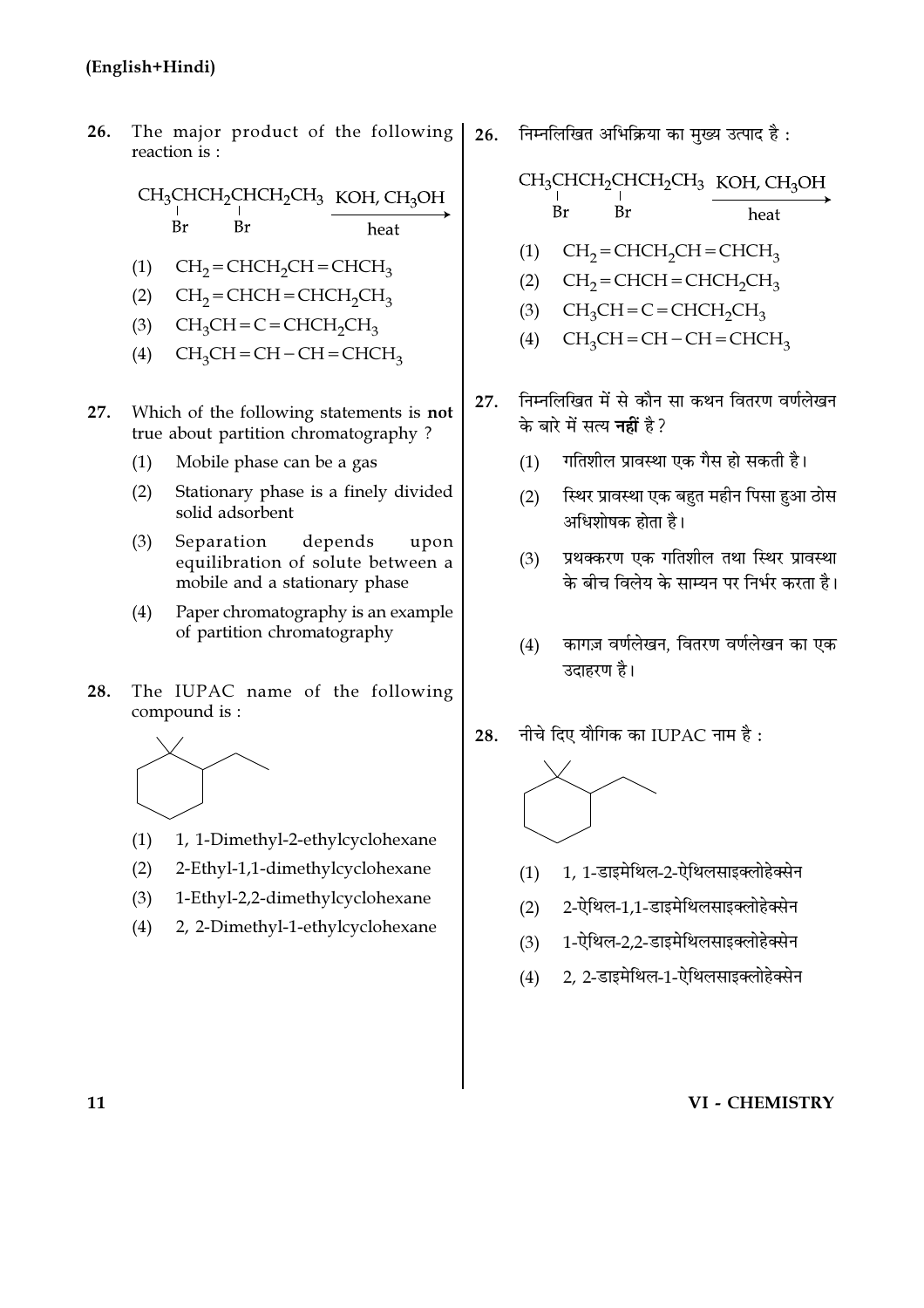The major product of the following | 29. निम्नलिखित अभिक्रिया का मुख्य उत्पाद है: 29. reaction is :

$$
\begin{matrix}\nCH_3 \\
C_6H_5CH_2-C-CH_2-CH_3 \xrightarrow[C_2H_5OH]{C_2H_5OH} \\
Br\n\end{matrix}
$$

$$
\begin{array}{cc}\n & \text{CH}_3 \\
\text{(1)} & \text{C}_6\text{H}_5\text{CH}_2-\text{C}-\text{CH}_2\text{CH}_3 \\
 & \text{OC}_2\text{H}_5\n\end{array}
$$

$$
\begin{array}{cc}\n\text{(2)} & \text{C}_6\text{H}_5\text{CH} = \text{C} - \text{CH}_2\text{CH}_3 \\
 & \text{CH}_3 \\
 & \text{CH}_3\n\end{array}
$$

- (3)  $C_6H_5CH_2-C=CHCH_3$ <br>CH<sub>3</sub>
- (4)  $C_6H_5CH_2-C=CH_2$ <br>CH<sub>2</sub>CH<sub>3</sub>

$$
\begin{matrix} & \begin{array}{c} C_{1} \\ \text{I} \end{array} \\ C_{6}H_{5}CH_{2} - C - CH_{2} - CH_{3} \xrightarrow{\begin{array}{c} C_{2}H_{5}ONa \\ C_{2}H_{5}OH \end{array}} \end{matrix}
$$

$$
(1) \tC_6H_5CH_2-C-CH_2CH_3\tOC_2H_5
$$

$$
\begin{array}{cc}\n\text{(2)} & C_6\text{H}_5\text{CH} = \text{C} - \text{CH}_2\text{CH}_3 \\
 & \text{CH}_3 \\
 & \text{CH}_3\n\end{array}
$$

- (3)  $C_6H_5CH_2-C=CHCH_3$ <br>CH<sub>3</sub><br>(4)  $C_6H_5CH_2-C=CH_2$ <br>CH<sub>2</sub>CH<sub>3</sub><br>CH<sub>2</sub>CH<sub>3</sub>
-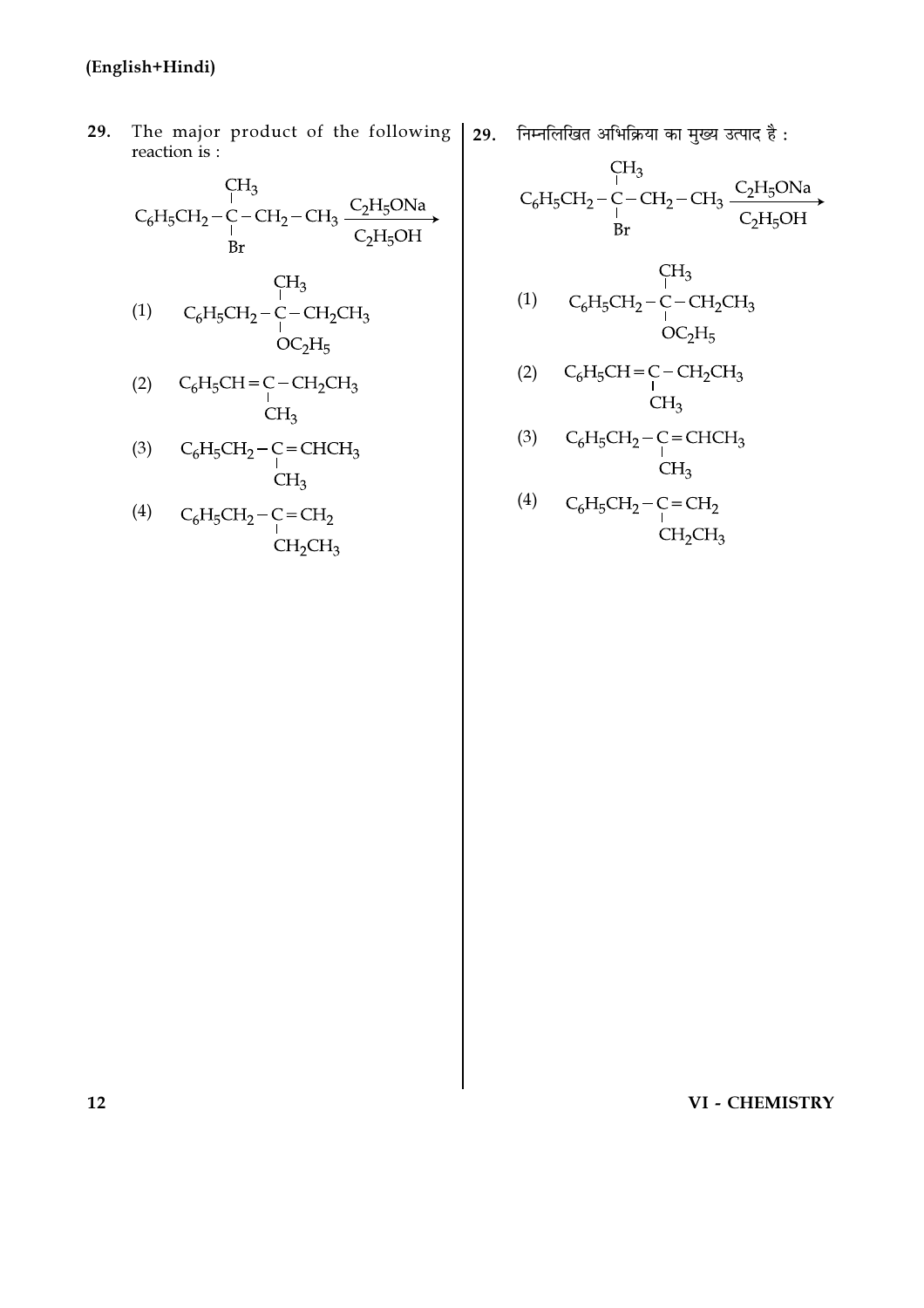The major product of the following 30. reaction is :



निम्न अभिक्रिया का मुख्य उत्पाद है:  $30.$